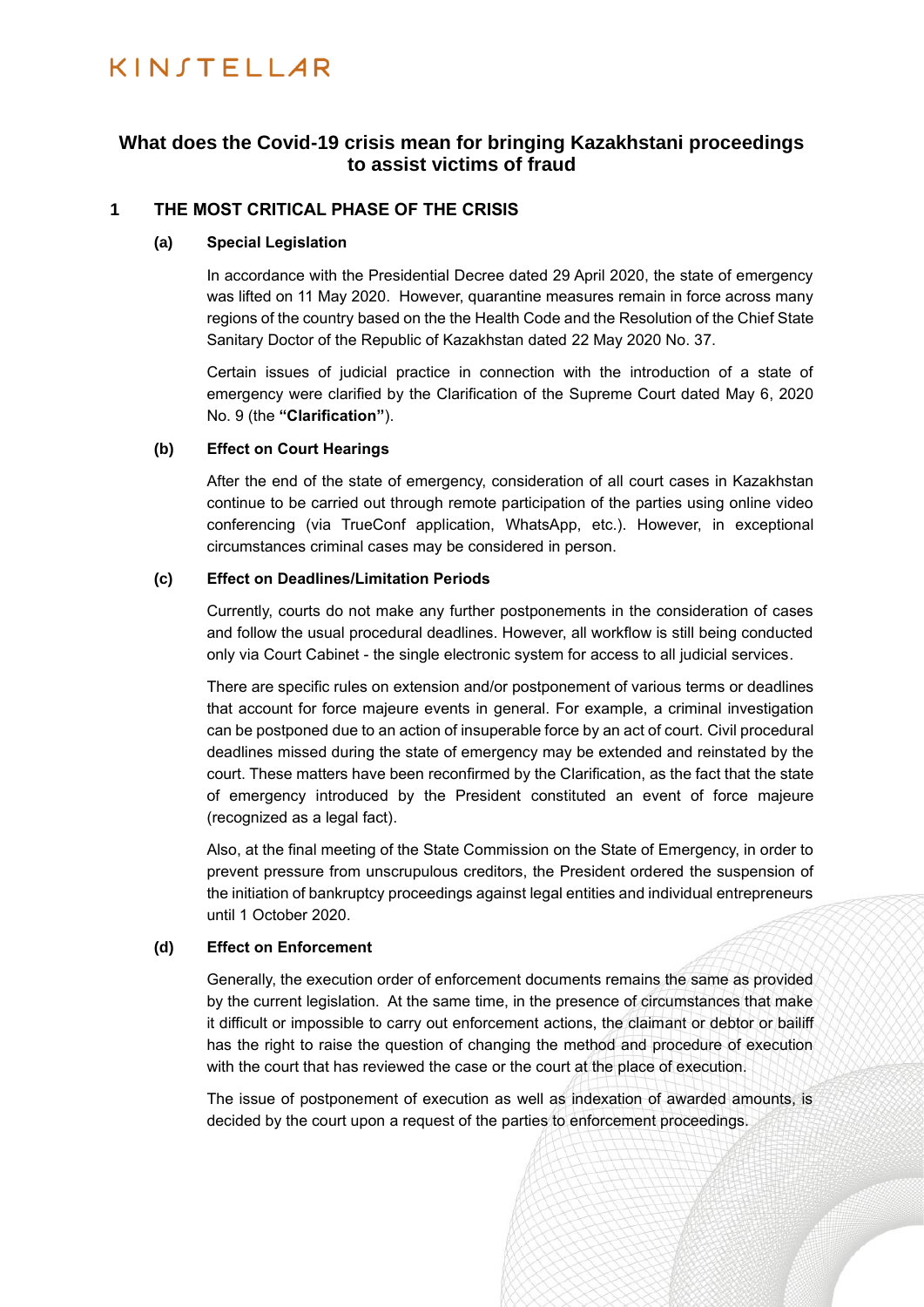## KINSTELLAR

#### **(e) Effect on Court Functionality**

Courts are working, but the visits are still strictly limited. Court employees and judges have begun working, as per usual. There is a hotline for each court by which the court can be contacted. Judges can be contacted through their court secretaries. Moreover, all of the documents are served through Court Cabinet.

#### **(f) Urgent Matters**

Urgent matters such as interim measures (e.g. requests for injunctions) are applied electronically as usual. Until 1 June 2020, arrests on bank accounts of individuals registered as individual entrepreneurs and private practitioners, with the exception of those classified as having a high risk (as determined by the Tax Code), are cancelled according to a press release of the State Revenue Committee (the **"Committee"**).

#### **(g) Functionality of Lawyers**

The Ministry of Justice strongly recommended that notaries, lawyers, legal advisors, and private bailiffs suspend their activities for the period of state emergency and carry out legal assistance remotely. At the moment, all types of organizations (including legal firms) working from their offices are allowed to work only with the strict compliance of sanitary rules prescribed by the chief medical officer. The headcount in the offices cannot exceed 50% of the total staff.

#### **(h) Functionality of Banks**

At the moment, the work schedule of banks is from 9:00 to 18:00. The headcount in the offices cannot exceed 50% of the total staff. All the types of bank services, including services to individuals and legal entities are performed in the usual mode.

### **2 FORECAST: AFTER THE CRISIS AND LONG-TERM EFFECTS**

### **(a) Effect on Economic Crimes**

The authorities were instructed to revise the methods of work with a focus on prevention, eliminating any facts of pressure on entrepreneurs from the law enforcement bodies and fiscal authorities during the crisis. Moreover, the authorities were instructed to review the priorities in the work of the anti-corruption service for the period of emergency, focusing on prevention.

#### **(b) Effect on Anti-Corruption Prosecutions**

The pandemic might be seen by some as an opportunity to take advantage of the emergency to abuse their power for private gain. Moreover, mandatory stay-at-home orders have resulted in high unemployment and a risk to the sustainability of small and large businesses. Thus, corruption probably will rise in the time of crisis, especially in areas with high pre-crisis corruption, limited transparency, and weak anti-corruption measures. Considering, the change of anti-corruption policies in the course of prevention rather than prosecution, there is a high probability of a rise of anti-corruption prosecutions now that the state of emergency has ended. According to the press release of anticorruption authorities, the Special Monitoring Group (public institution under the anticorruption Agency) demonstrated tremendous results in the counteraction of corruption in different state and private fields during and after the state of emergency.